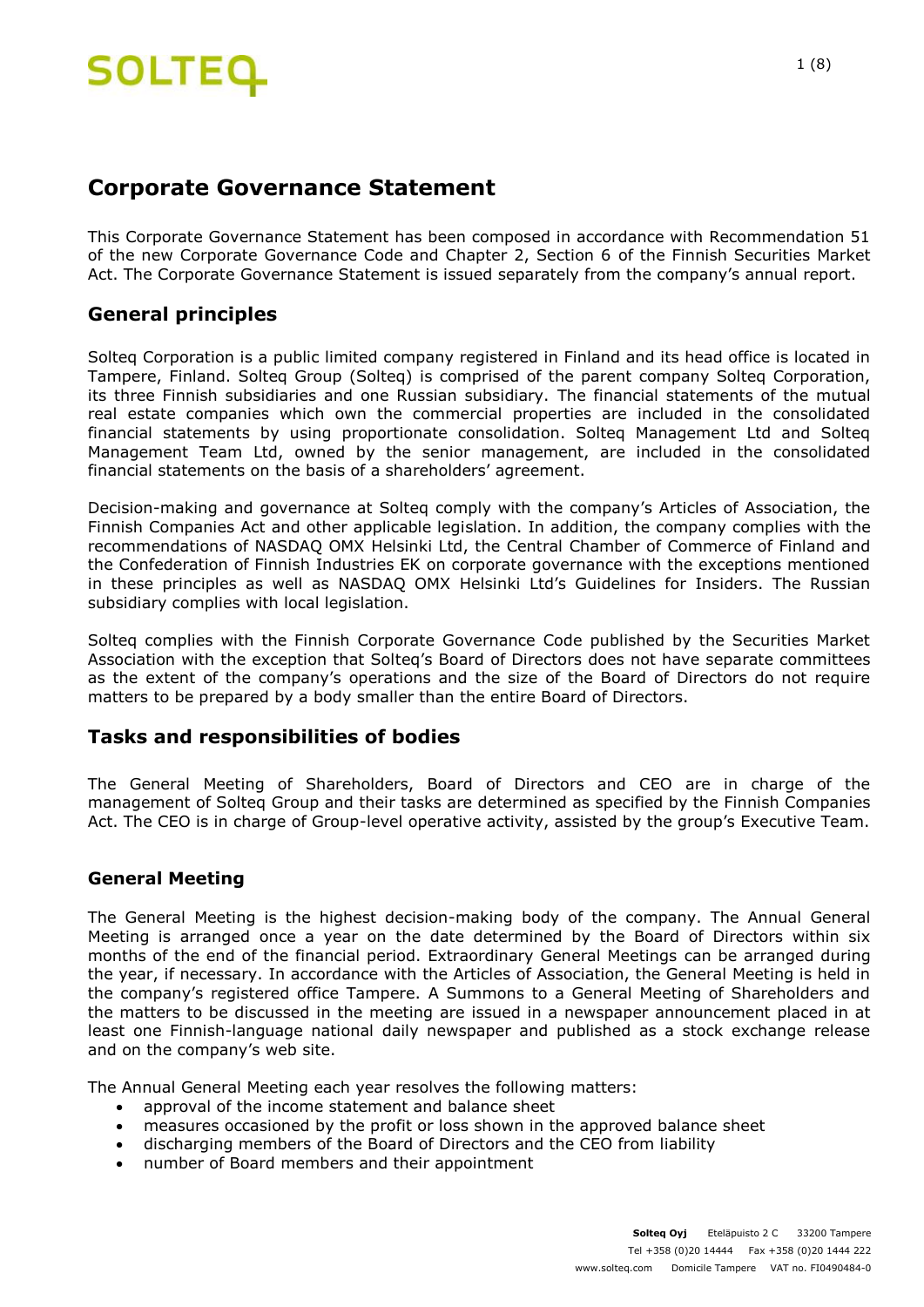## **SOLTEQ**

- election of the auditor
- remuneration of the Board of Directors and auditors
- other matters mentioned in the summons to the meeting

## **Board of Directors**

The Board of Directors of Solteq Corporation is responsible for the Company's management and the appropriate arrangement of its operations. The Board of Directors is responsible of duties that are specified in the Articles of Association and the Finnish Companies Act. The main duty for the Board of Directors is to confirm company's strategy and budget, make decisions of financial agreements and make decisions of purchase and sale of significant assets. The Board of Directors follow company's financial development by monthly reports and other information that company's management provide to the Board.

The essential duties and responsibilities of the Board are defined primarily by the Articles of Association and the Finnish Companies Act. The Board annually ratifies a working order that specifies the meeting procedure of the Board of Directors and its tasks.

In accordance with the working order, the tasks of the Board of Directors are to:

- give instructions and orders for proper organization of management and functions
- appoint CEO and supervise CEO's actions,
- within the limits of the company's business, make decisions on all abnormal or significant issues in respect to the company's extent and quality of present operations,
- represent the company,
- give procuration by the Articles of Association
- act as an plaintiff or defendant on behalf of the company and make decisions of any compensation claims to be made,
- assume responsibility for company's operations, result and development,
- prepare subjects to the General Meeting,
- execute decisions made in the General Meeting,
- reinforce long term strategy,
- approve budget,
- decide on development of investment and significant single investments,
- decide on company and real estate purchases, decide on significant expansion of the business and decide on equity based investments,
- strengthen the Group's policy of controlling the financial risks,
- approve the principles for salaries and other benefits paid to personnel,
- take care of all the duties defined in the Finnish Companies Act, Articles of Association or any other specification that involves the company and are not instructed to other bodies.

In accordance with the Articles of Association, the Solteq Board of Directors has a minimum of five and a maximum of seven regular members. The Board members are elected by the Annual General Meeting for one term of office at a time. The term of office begins at the end of the General Meeting that elected the Board and expires at the end of the first Annual General Meeting of Shareholders following the election. The Articles of Association place no restrictions on the power of the General Meeting to elect members for the Board of Directors. The Board of Directors elects a Chair from its members and the Board of Directors is deemed to have a quorum present when half of its members are present. In addition to matters to be resolved, the Board of Directors is given real-time information on the operation, financial standing and risks of the group in the meeting. The Board of Directors convenes 12 to 14 times a year according to an agreed schedule, in addition to which the Board of Directors convenes when necessary. Minutes are kept for all meetings.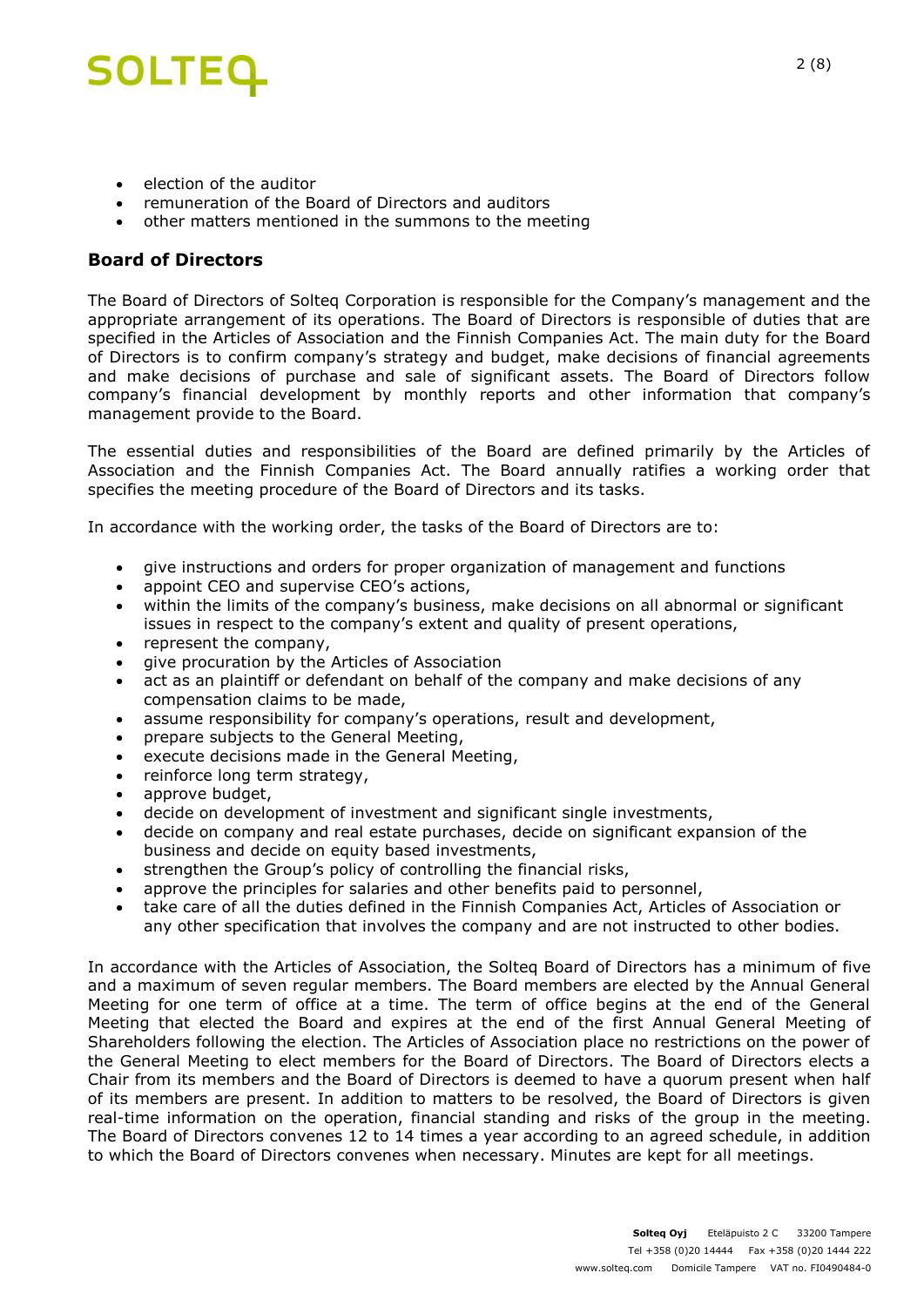

Solteq Board of Directors had six members in 2012: Ali Saadetdin (Chair), Seppo Aalto, Markku Pietilä, Sirpa Sara-aho, Jukka Sonninen and Matti Roininen.

From the Board of Directors independent members are Sara-aho, Pietilä and Sonninen. In addition Sara-aho and Sonninen are independent from significant stock owners.

The Board of Directors convened 21 times and participation percentage was 98 %.

#### **CEO**

The Board of Directors appoints the CEO. The CEO is in charge of the management of the company's business operations and governance in accordance with the Articles of Association, the Finnish Companies Act and the instructions given by the Board. The CEO is assisted in the management of the group by the Executive Team.

Repe Harmanen acted as the CEO of the company in 2012.

#### **Executive Team**

The Executive Team is appointed by Solteq's Board of Directors. The Executive Team assists the CEO in the operative management of the Company, prepares matters handled by the Board and the CEO as well as plans and monitors the operations of the business units. The Executive Team convenes when necessary. The CEO acts as a chairman of the Executive Team.

Members of the Executive Team from January 1. 2012 to June 30. 2012 were Repe Harmanen (Chairman of the Executive Team), Kai Hinno (Continuity Services), Tiina Honkiniemi (Wholesale trade, Logistics and Services), Jenna Järnstedt (Master of Laws), Mari Kuha (HR), Antti Kärkkäinen (Finance, Law and IT), Matti Saastamoinen (Service Business and Maintenance Management), Mika Sipilä (Sales) and Riina Tervaoja (Project Services).

Members of the Executive Team from July 1. 2012 are Repe Harmanen (Chairman of the Executive Team), Kai Hinno (Continuity Services), Tiina Honkiniemi (Wholesale trade, Logistics and Services), Mari Kuha (HR), Antti Kärkkäinen (Finance, Law and IT), Petri Lindholm (Grocery and special retail, HoReCa), Matti Saastamoinen (Service Business and Maintenance Management), Mika Sipilä (Sales) and Riina Tervaoja (Project Services).

#### **Internal audit**

The Group does not have any separate organization for the internal audit. The financial department is responsible for the internal audit in practice. The goal is to make sure that the whole group has similar administration and accountancy.

#### **External audit**

Solteq Corporation has one auditor and if the auditor is not a firm accredited by the Central Chamber of Commerce (Authorized Public Accountants), the company has additionally one deputy auditor. The auditors are elected until further notice. The primary function of audit is to verify that the Financial Statements give accurate and adequate information about Solteq Corporation's result and financial position for the financial period. In addition the Auditors report to the Board of Directors on the ongoing auditing of administration and operations.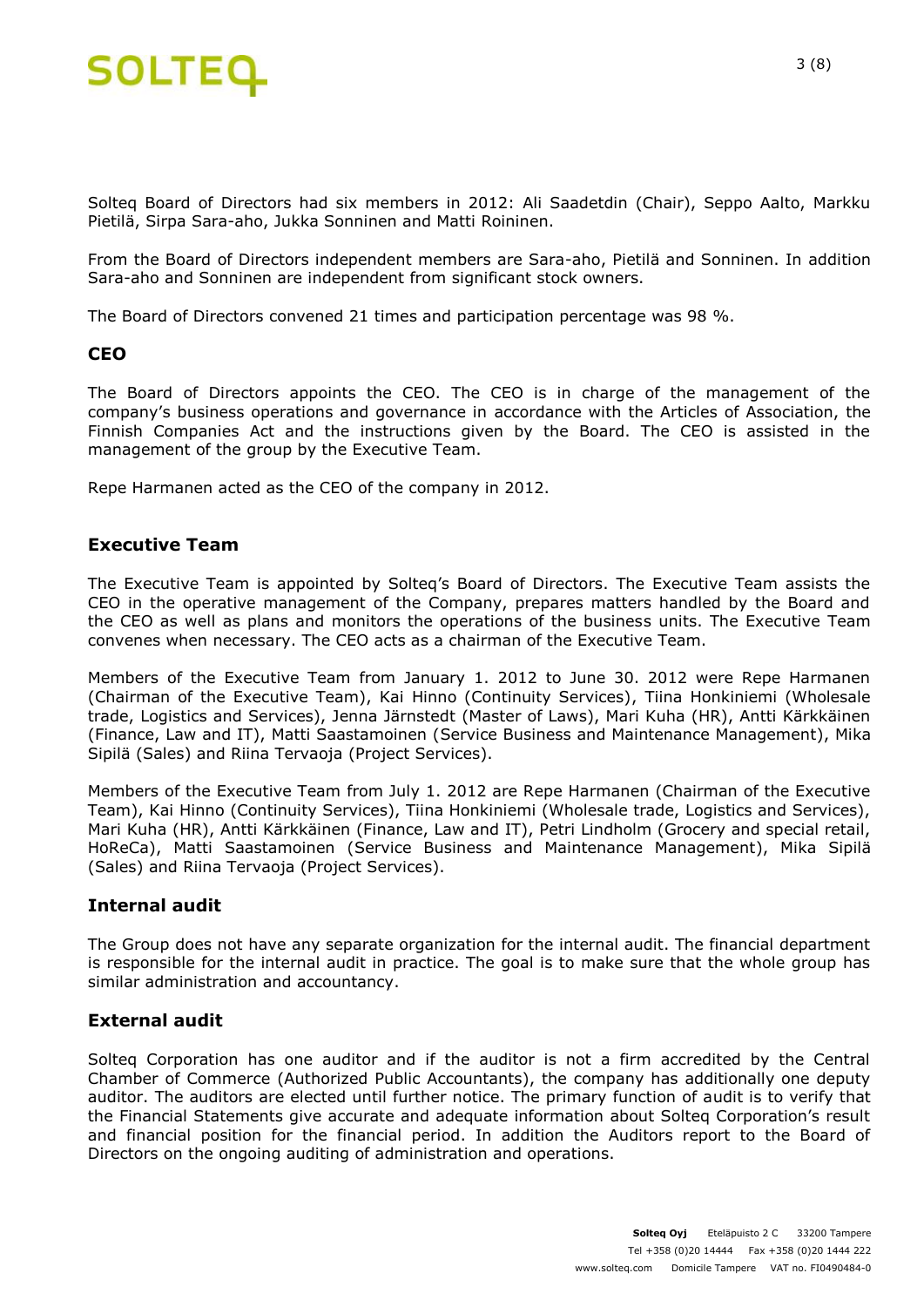# **SOLTEQ**

In 2012 Solteq's auditor was KPMG Oy Ab, Authorized Public Accountants, with Frans Kärki, APA as the auditor in charge.

## **Compensation**

#### **Management of compensation**

The General Meeting decides on the remuneration paid to the Board of Directors and auditors. The Board decides on the service terms and conditions of the CEO, specified in writing. The compensation principles of the top management are decided by the Board. The Board annually approves the personnel incentive scheme.

#### **Board of Directors**

The General Meeting decides on the remuneration paid to the Board of Directors and auditors. The Annual General Meeting resolved on March 14, 2012 to compensate the members of the Board according to the following:

- Members EUR 15,000 per year
- Chairman EUR 4,000 per month
- In addition to this, Board members, who do not have more than 10 000 shares in the company, will be rewarded with an additional 5000 shares. For this part, also the monetary reward will be increased so that it covers the withholding tax

According to share register maintained by Euroclear Finland Ltd, member of Board Seppo Aalto held 1 662 206 shares, Matti Roininen held 353 200 shares and Jukka Sonninen held 5 000 shares of Solteq Corporation at December 31, 2012.

#### **Chairman of the Board of Directors**

The salary of the Chairman of the Board was EUR 46.242 in 2012. The Chairman of Board is not included in the bonus program of the company.

According to share register maintained by Euroclear Finland Ltd, Chairman of the Board held 3 481 383 shares of Solteq Corporation at December 31, 2011.

#### **CEO**

The Board decides on the service terms and conditions of the CEO, specified in writing. Currently the CEO has:

 3 months' period of notice and salary for the period of notice should the Company give notice, in addition to which he is entitled to severance pay equivalent of 9 months' fixed salary.

The CEO's remuneration consists of salary in money, fringe benefits, a possible annual bonus based on performance and of share-based incentive scheme.

In the financial year 2012 the CEO Repe Harmanen's total salary, including benefits, totaled EUR 194.561,70.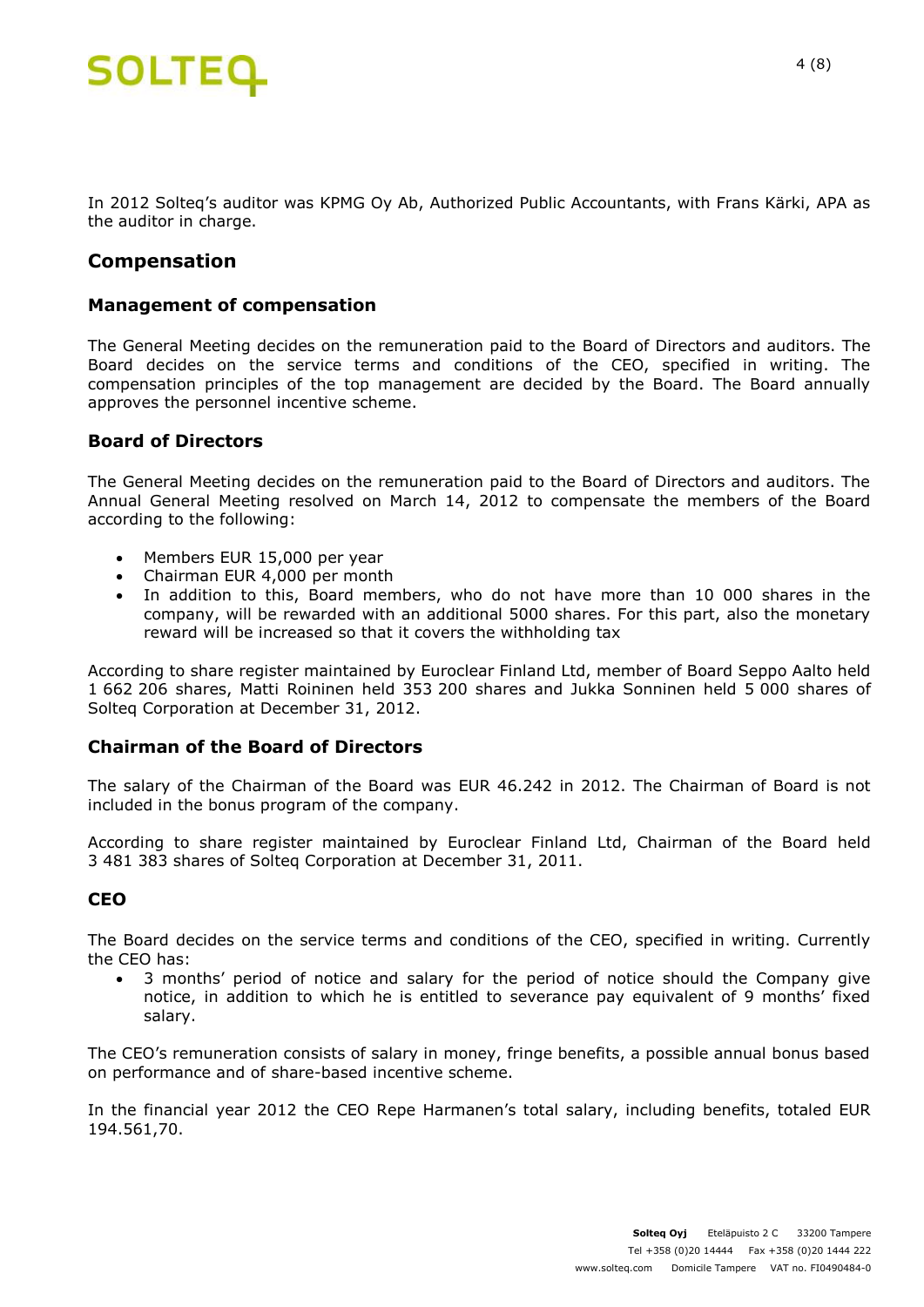# **SOLTEQ**

#### **Executive Team**

The Executive Team's remunerations consists of salary in money, fringe benefits, a possible annual bonus based on performance and share-based incentive scheme. The compensation principles of the Executive Team members are decided by the Board.

#### **Shares in Executive Team**

According to the share register maintained by Euroclear Finland Ltd, CEO Repe Harmanen did not directly hold shares in Solteq Corporation on December 31, 2012. Other members of the Executive Team held directly 2 000 shares altogether.

The Board of Directors of Solteq Plc (Solteq) has decided on July 17, 2012 on a new shareholding plan directed to the Solteq Group executives. The new plan expands the Solteq's arrangement from 1 March 2011 to cover the whole Solteq Group executives in addition to the CEO and CFO. The purpose of the plan is to enable the executives' considerable long-term shareholding in Solteq. Through this plan, the executives invest a considerable amount of funds in Solteq's shares. The executives finance their investments partly themselves and partly by a loan provided by Solteq. The actual owner risk will be carried out personally by the executives for the part of their personal investment in the plan.

For the purpose of the share ownership, the executives will establish a limited company (the Company), whose entire stock they own. The intention of the Company is to acquire 350,000 Company shares from Solteq. The share acquisition will be financed by management group's equity investment amount of EUR 70,000, and by a loan in the maximum amount of EUR 310,000 provided by Solteq. After the plan has been implemented in full, the executives will hold 2.3 % of the Solteq's shares through company.

On the basis of authorization granted by the Annual General Meeting of Shareholders of Solteq on 14 March 2012, the Board of Directors of Solteq Plc decided on a share issue against payment directed to the Company. In the share issue, a maximum of 350,000 treasury shares held by Solteq will be offered for subscription by the Company, in derogation from the shareholders' preemptive subscription rights. There are weighty financial reasons for the derogation from the shareholders' pre-emptive subscription rights as the shares to be transferred in the share issue will be used for the implementation of the shareholding plan of the Solteq's executives. As treasury shares held by the Solteq will be transferred in the share issue, the number of the Solteq's share will remain unchanged.

The subscription price (transfer price) of the share was the trade volume weighted average quotation of Solteq's share on NASDAQ OMX Helsinki Ltd. during 11 April-10 July 2012, i.e. EUR 1.07 per share. The share subscription period is 1-31 August 2012. The subscribed shares must be paid no later than 31 August 2012. The subscription price will be credited to the reserve for invested unrestricted equity of the Solteq. Right to dividend and other shareholder rights will commence after the shares have been paid and registered on the book-entry account of Company.

As part of the plan, the Board of Directors of Solteq has decided on 17 July 2012 to grant to the Company an interest-bearing loan in the maximum amount of EUR 310,000 to finance the acquisition of Solteq's shares. The loan will be repaid in full by 30 April 2015, at the latest. Should the plan be continued by one year at a time in 2015 or in 2016, in accordance with the terms and conditions, the loan period may be extended respectively.

The plan will be valid until the publication of Solteq's financial statements 2014, at which time the plan is intended to be dissolved in a manner to be determined later. The plan may be dissolved, e.g., by merging Company with Solteq, or by selling Solteq's shares held by the Company otherwise. The plan will be continued by one year at a time, in case Solteq's share price after the publication of the Solteq's financial statements 2014 or 2015 is lower than the average share price which the Company paid for Solteg's shares.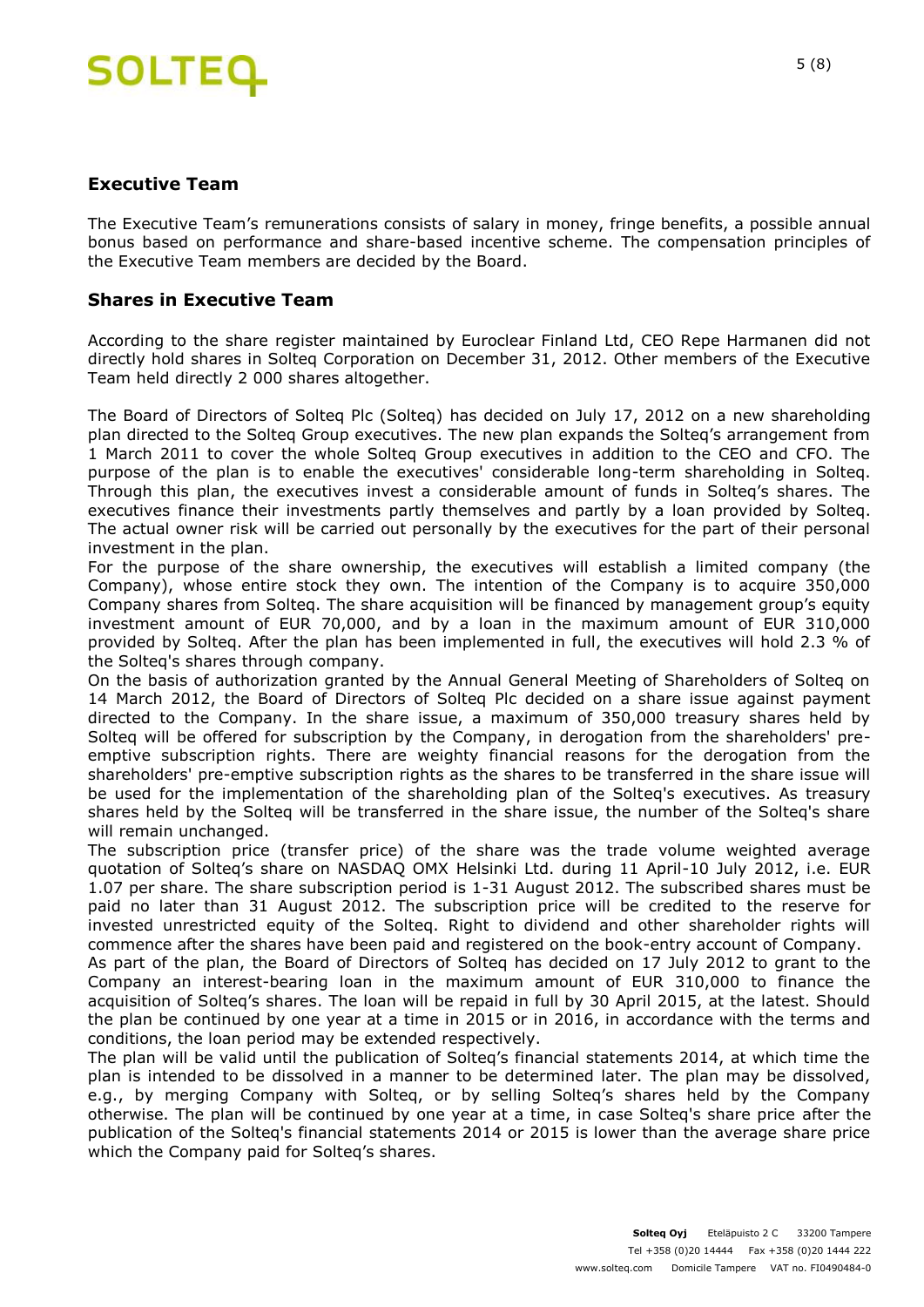

During the validity of the plan, the transfer of Solteq's shares held by the Company has been restricted.

## **Internal control and risk management systems associated with financial reporting**

The ultimate responsibility for accounting and financial administration lies with Solteq Corporation's Board of Directors. The Board is responsible for internal control, and the CEO is responsible for the practical arrangements and monitoring of the control system. The steering and monitoring of business operations is based on the reporting and business planning system covering the entire Group. The CEO and CFO give both Board and Executive Team meetings presentations of the Group's situation and development based on monthly reports.

#### **Risk management system**

The Group's risk management is guided by legal requirements, business requirements set by the owners of the company as well as the expectations of the other important stakeholders. The goal of risk management is to identify and acknowledge the risks involved in the company's operations as well as to make sure that the risks are appropriately managed when making business decisions. The company's risk management supports the attainment of strategic goals and ensures the continuity of business operations.

Solteq takes risks that are a natural part of its strategy and objectives. The company is not ready to take risks that might endanger the continuity of operations or that are uncontrollable or that can significantly harm the company's operations. Risks are divided into risks related to business operations, personnel, finance, legal and financial risks. In the process of risk management, the goal is to identify and evaluate the risks, after which a risk-specific plan is drawn up and concrete action is taken. Such actions may include, for example, avoiding the risk, diminishing the risk by different means or transferring the risk by insurance or agreements. When necessary the Board of Directors will be reported all material changes and new significant risks that are identified in the process of risk management.

In 2012 to the Board of Directors has been reported material risks concerning Company's financial result in the uncertain general financial situation, risks in projects, credit and finance risks and valuation of immaterial assets in the balance sheet.

#### **Control environment**

The goal of Solteq's internal control is to support the implementation of the Group strategy and ensure compliance with regulations. The system is based on Group-level policies, guidelines and processes and controls of business operations and support processes. The operating culture is being built by the steering and control of the company's operations by the Board of Directors, the management methods of the company's management, the company's organizational structure and management system, effective utilization of global information system as well as the employees' competence.

The financial department operating under the CFO is responsible for the general controlling function in the financial reporting. The Group applies the International Financial Reporting Standards (IFRS).

#### **Risk assessment in financial reporting**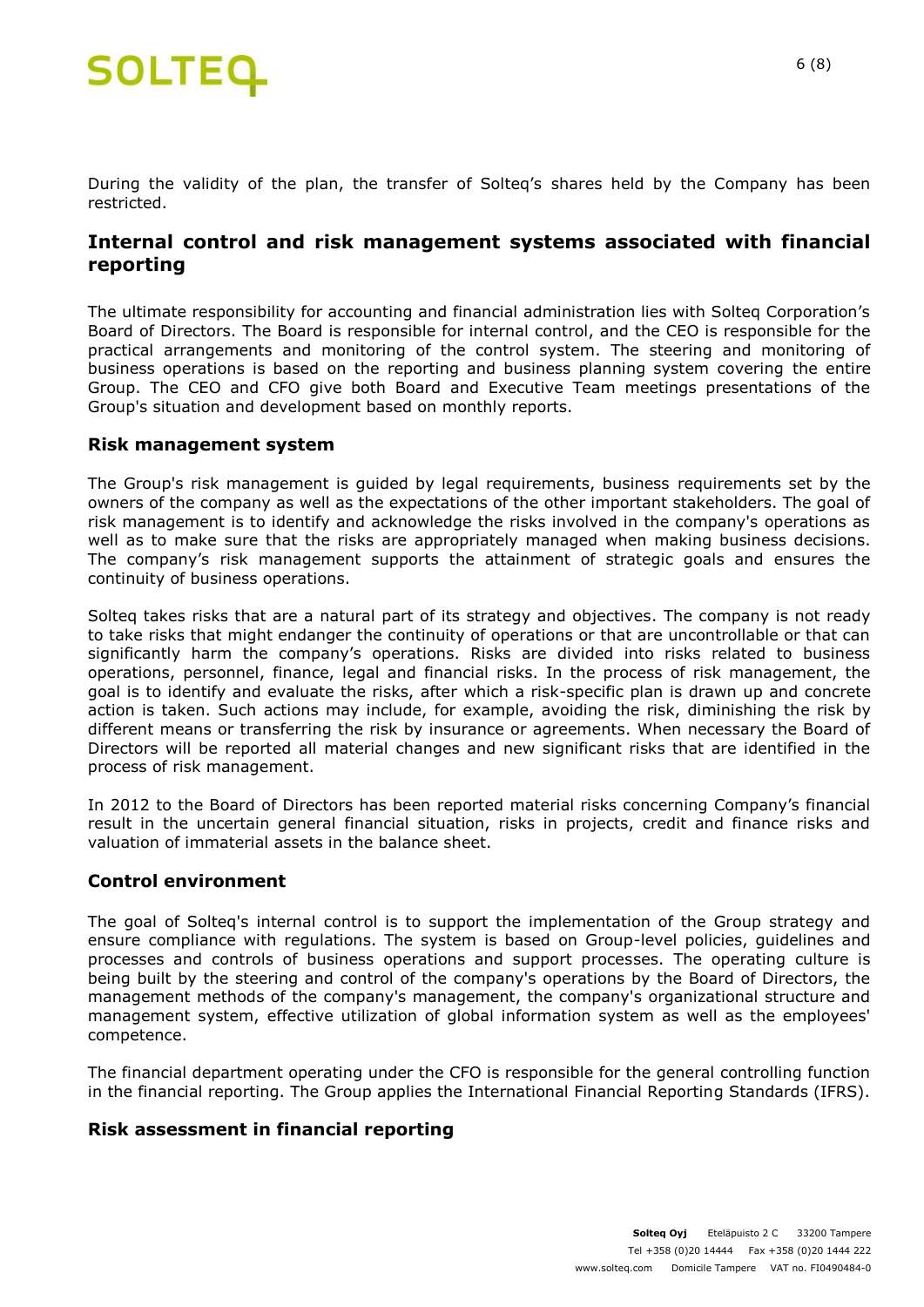

The aim of financial reporting is to ensure that assets and liabilities belong to the company; all rights and liabilities of the company are presented in the financial statements; items in the financial statements have been classified, disclosed and described correctly; assets, liabilities, income and expenditure are entered in the financial statements at the correct amounts; all the transactions during the reporting period are included in the accounts; transactions entered in the accounts are factual transactions; and that the assets have been secured. The risk management process includes an annual identification and analysis of risks related to financial reporting. In addition, the aim is to analyze and report all new risks immediately after they have been identified. Taking into account the quality and extent of the Group's business operations, the most significant risks associated with the reliability of financial reporting are associated with revenue recognition, processing of bad debt reservation, capitalization of product development expenses, impairment testing of assets (including goodwill, capitalized product development expenses and unfinished projects) and deferred tax.

#### **Control functions**

The correctness and reliability of financial reporting are ensured through compliance with the Group guidelines. Controls that ensure the correctness of financial reporting include controls related to accounting transactions, controls related to the selection of and compliance with the accounting principles, information system controls and fraud controls.

Revenue recognition is based on the existence of obligatory sale documents. The capitalized amount of the Group's product development expenditure is monthly calculated centrally in the financial department. The calculation is based on project-specific monitoring documentation of R&D activities. Goodwill is tested for impairment during the last quarter of the year. In addition indications of impairment are continuously monitored. Information systems support compliance with the Group's acceptance authorizations. Personnel expenses account for a majority of Solteq's expenditure. Actual and forecasted personnel expenses are monitored and the forecasts are updated at a very detailed level regularly. The result of business operations and attainment of annual goals is assessed monthly by Executive Team and Board meetings. Monthly management and Board reporting includes both actual and forecast data compared to the goals and actual results of previous periods.

Solteq has complemented its organic growth with acquisitions in accordance with its strategy. In making acquisitions, the company aims to follow due diligence and utilize its internal and external competence in the planning phase (e.g. due diligence), takeover phase.

#### **Communication and information**

The purpose of the management's reporting is to produce aptly timed and essential information for making decisions. The financial department provides the guidelines on monthly reporting for the entire organization and is in charge of special reporting instructions associated with budgeting and forecasting. The Financial department internally distributes information on financial reportingrelated processes and procedures on a regular basis and the personnel perform their internal control tasks according to such information. When necessary, financial department also arranges targeted training for the rest of the organization on the procedures associated with financial reporting and changes in them. The investor relations maintain the guidelines on the disclosure of financial information in cooperation with financial department.

#### **Monitoring**